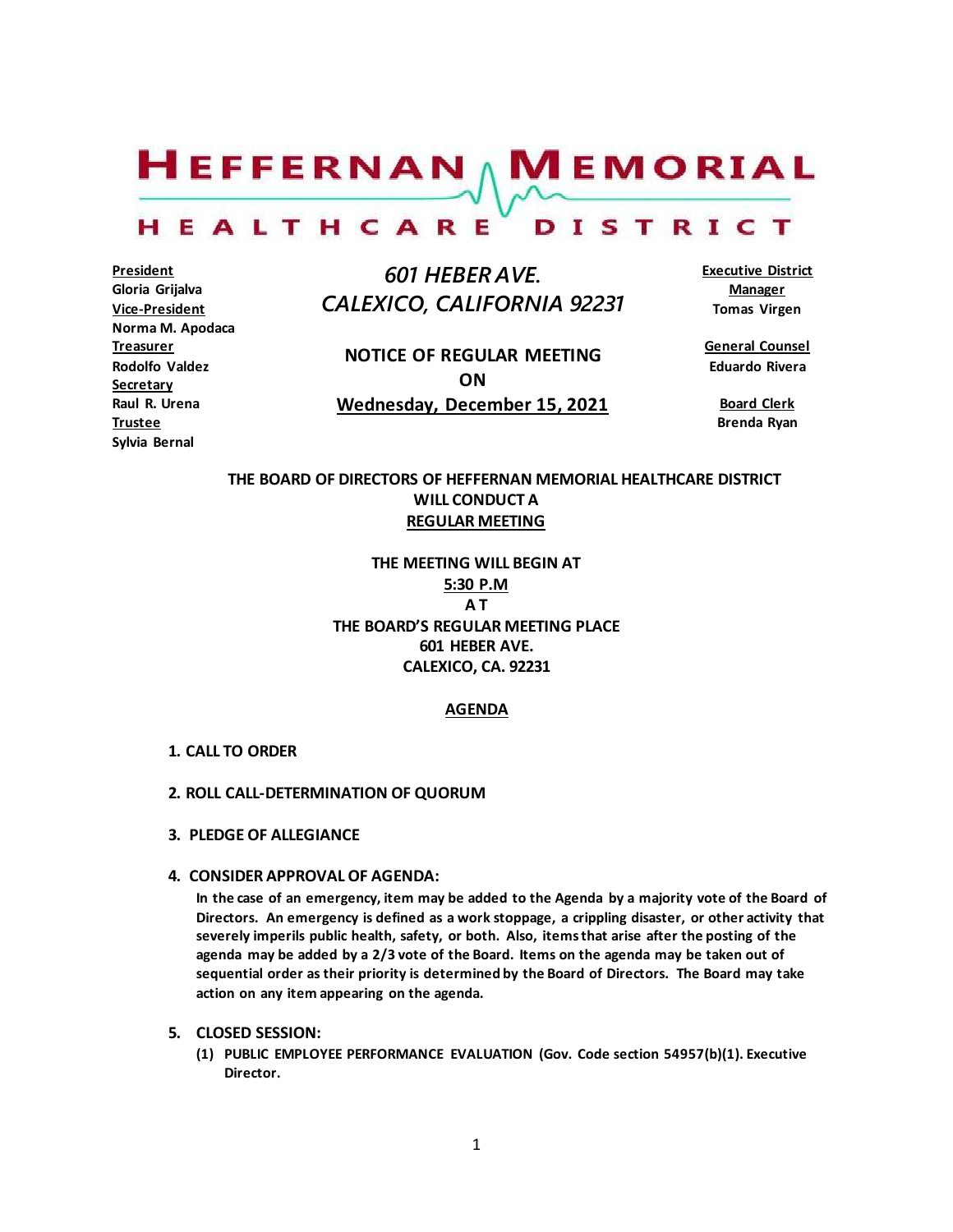**Gov. Code section 54957 (b) (4): For the purposes of this subdivision, the term "employee" shall include an officer or an independent contractor who functions as an officer or an employee but shall not include any elected official or member of the legislative body…Closed sessions held pursuant to this subdivision shall not include discussion or action on proposed compensation except for a reduction of compensation that results from the imposition of discipline.**

**(2) Conference with Legal Counsel: Anticipated Litigation. Government Code section 54956.9 (c). (One potential case).**

#### **6. PUBLIC COMMENT TIME:**

**Public comment time on items not appearing on the agenda will be limited to 3 minutes per person and 15 minutes per subject. The Board may find it necessary to limit total time allowable for all public comment on items not appearing on the agenda at any one meeting to one hour. Persons desiring longer public comment time and/or action on specific items shall contact the Secretary and request that the item be placed on the agenda for the next regular meeting.**

## **7. CONSENT CALENDAR:**

**Any member of the Board, staff or public may request that items for the Consent Calendar be removed for discussion. Items so removed shall be acted upon separately immediately following approval of items remaining on the Consent Calendar.**

- **a. Approve minutes for meetings of November 10,2021.**
- **b. Approve Treasurer Report.**

# **8. REPORTS ON MEETING AND EVENTS ATTENDED BY DIRECTORS, AND AUTHORIZATION FOR DIRECTOR ATTENDANCE AT UPCOMING MEETINGS AND EVENTS/DIRECTORS COMMENTS:**

- **a. Brief reports by Directors on meetings and event attended. Schedule of upcoming Board meetings and events.**
- **9. REPORTS BY ALL HMHD COMMITTEES**
- **10. COMMENTS BY PROMOTION AND PUBLIC RELATIONS TONY PIMENTEL**
- **11. COMMENTS BY EXECUTIVE DISTRICT MANAGERTOMAS VIRGEN**
- **12. COMMENTS BY GENERAL COUNSEL EDUARDO RIVERA**

## **13. DISCUSSION AND/OR ACTIONITEMS:**

- **a. Discussion and/or Action: Reorganization of the Board of Directors of the Heffernan Memorial Healthcare District. Appointment of:**
	- **1. Board President**
	- **2. Vice President**
	- **3. Treasurer**
	- **4. Secretary**
- **b. Discussion and/or Action: Selection and Award of Responsive Request for Proposals Submittal(s) for the Heffernan Memorial Healthcare District's Urgent Care Clinic Lease Option.**
- **c. Update on 400 Mary Avenue Modernization Project.**